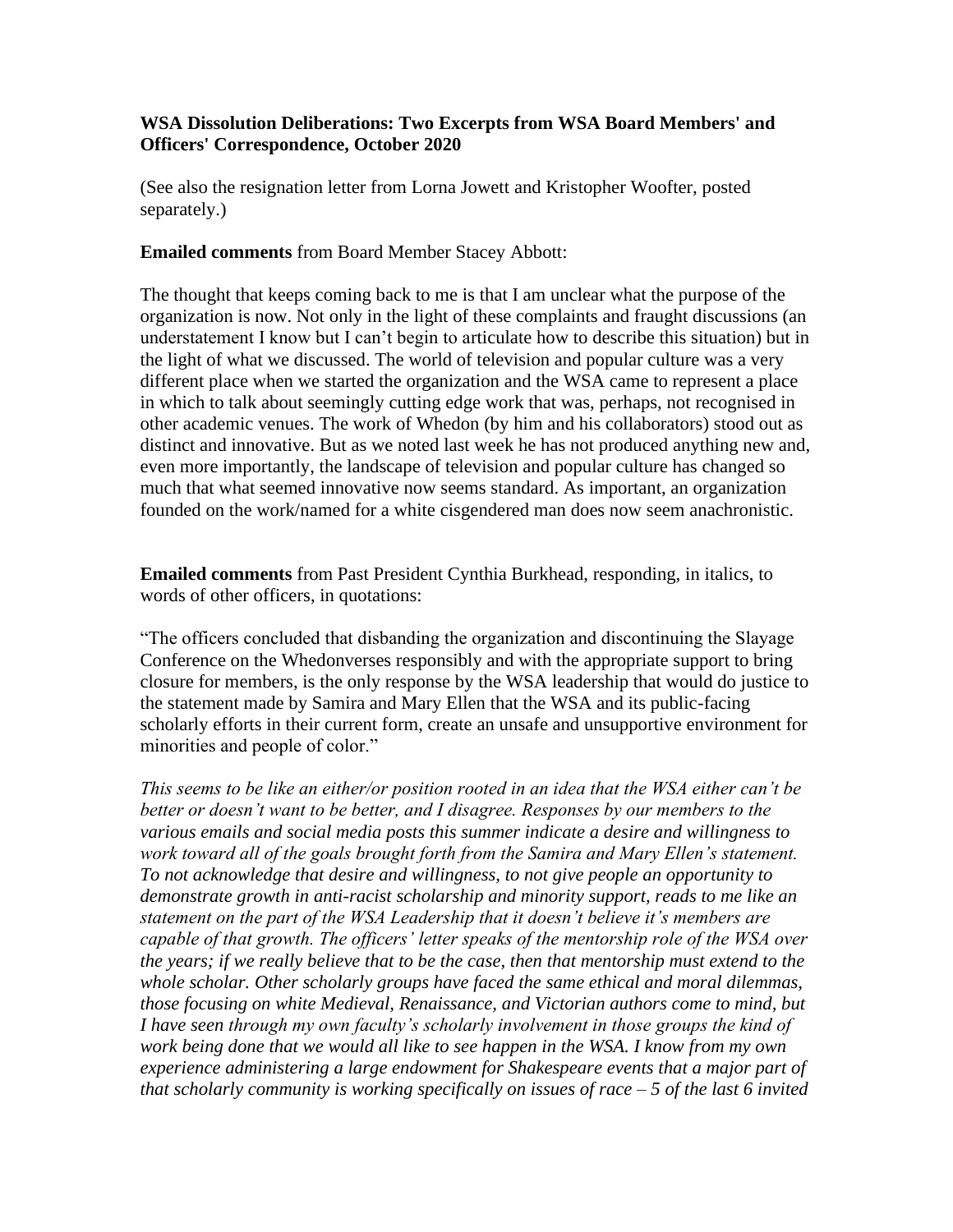*lectures we have hosted by major scholars have focused on some aspect of race or other minority representation in Shakespeare. These lectures have given our undergraduate and graduate students an interest in investigating these issues, which seems to be what we would like to see in WSA scholarship, it seem disingenuous to say that is the work folks should be doing but then say that closing that space is the only way to deal with the issues.*

"I am unclear what the purpose of the organisation is now. [...] The world of television and popular culture was a very different place when we started the organisation and the WSA came to represent a place in which to talk about seemingly cutting edge work that was, perhaps, not recognised in other academic venues. The work of Whedon (by him and his collaborators) stood out as distinct and innovative. But as we noted last week he has not produced anything new and, even more importantly, the landscape of television and popular culture has changed so much that what [then] seemed innovative now seems standard."

*Admittedly, Whedon has not produced anything in a while, but we know he has projects in the works. More significantly, we seem to be highlighting the need for a very particular area of Whedon scholarship, that which takes on issues of representation. Additionally, we know that with other authors, time provides an opportunity to discover "stages" of an author's work (for instance, Yeats' three very distinct stages), and even if we only look at problems with minority representation, we see an evolution from BtVS to Firefly/Serenity. Do we know that we won't see further evolution and even innovation in "Nevers"? And I go back to our literature colleagues as comparison to say that at some point Jane Austen may have been innovative, but that certainly stopped, yet scholars still find interesting things to say about her work. To not see a potential for the same from Whedon seems to reduce our work of the last 20 years to a question of overall worthiness.*

"Leaving aside the scholarly relevance of a focus on "Joss Whedon," this name itself centers whiteness, white artists, and mainstream television production that continually excludes people of color behind and in front of the camera, or features them as token presences to supplement a narrative and thematic focus on white protagonists, perspectives, and realities, thus perpetuating white supremacy in the media industry and in its representations."

*Yes, it does, but in my opinion if the only folks taking this into consideration are the producers (with dollars as the end game), then nothing will every change. The WSA can't contribute as a voice for change if it doesn't exist.*

"This last point above raises the question of ethically doing anti-racist work in an organization that is made up of, and run by, an overwhelmingly white group of scholars."

*By this logic, then any American university (I can't speak for schools in other countries) that is not an HBC should not ethically be taking up the work of anti-racisim???? And by*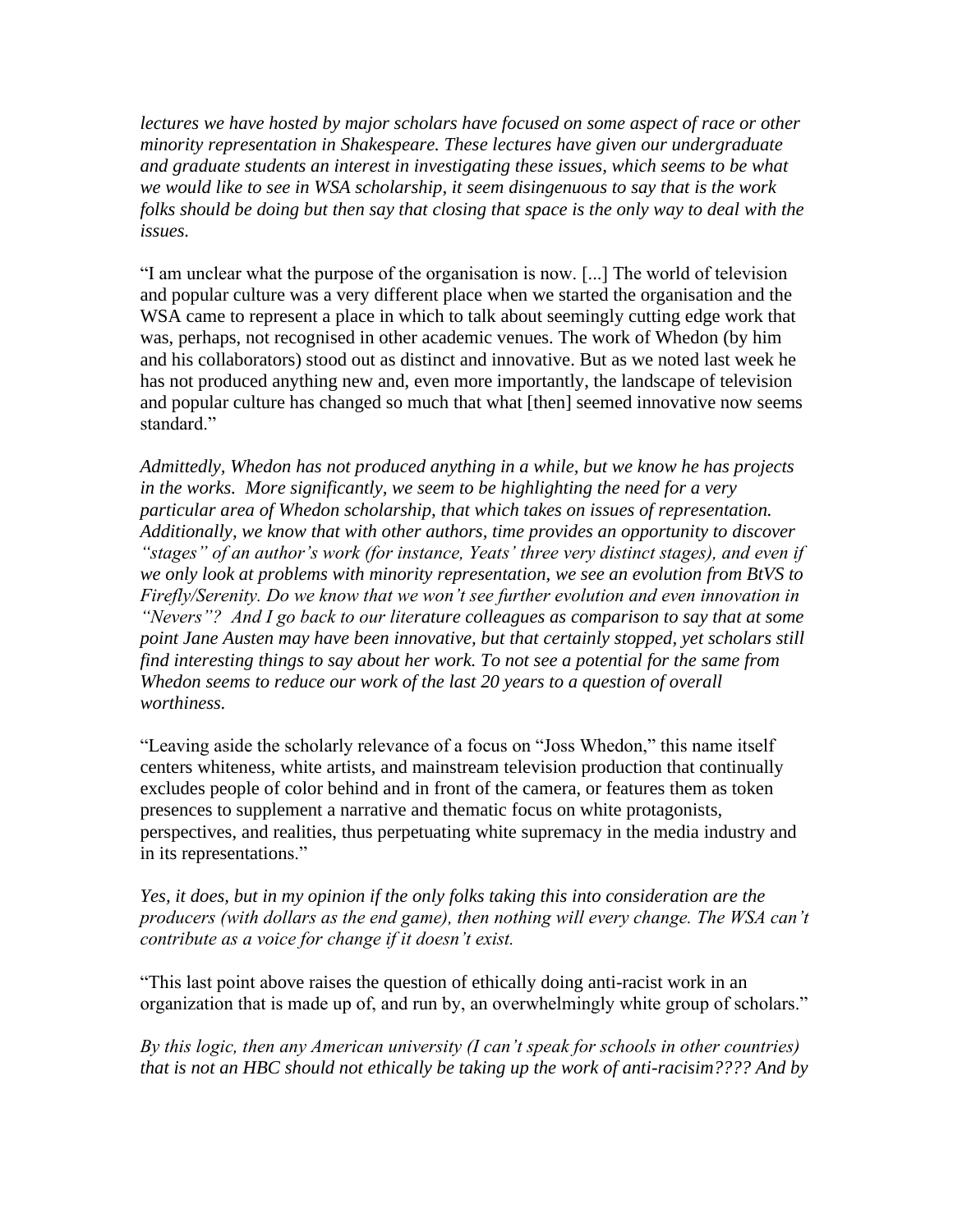*this logic, then there is an ethical problem with doing feminism in any organization (school, corporation, government) primarily made up and run by white males????*

"We must acknowledge that the 'sense of chosen family and community' frequently offered as a reason to keep the WSA going is not inclusive, despite what efforts we have made, and also, significantly, despite critical comments over the years upon which we have failed to act. Regardless of the genuine desire to create a welcoming ethos, the WSA family has not been welcoming and comfortable for the members who need this feeling of welcome the most."

*Perhaps the problem rests with those of us who have been in leadership, then, and I will take my own responsibility here? There is an alternative to disbanding; we invite our scholars of color to assume the leadership positions (I don't mean nominations and a vote, I mean ask them to take the positions and hand them the mantles of leadership).* 

"Yet, we believe that the only appropriate way to acknowledge that the organization is literally stilled by these accusations as it is currently structured, by a centralized administration of white scholars devoted to study of a white artist, is to disband."

## *Please see above. I don't see this as an either/or proposition.*

"As elected representatives of the organization, we believe that the decisions we make in discussion with the WSA Board Members will be respected by the organization, as long as proper context, clarity, and support are offered to the organization's members in the wake of a decision to disband."

*Perhaps the decisions will be respected, but I'm not confident that disbanding without a vote of the members is ethical. I'm personally terrified of any action taken by elected representatives without considering the will of the electorate.* 

"Many members have and likely will express their feelings of camaraderie and chosen family as a reason to continue the organization, but the "we" of Whedon Studies, as Samira and Mary Ellen have pointed out so strikingly, is not inclusive of all members. In other words, the familial bonding experienced by many members of the organization has not extended to every member, particularly those of color, but also potentially members with disabilities, gender non-binary members, and neurodiverse members, among others."

*This is true, but again, I am having trouble understanding how we can create a space for current or potential members of color, with disabilities, who are gender non-binary, or neurodiverse if we erase the space. To admit that we have not been as welcoming as we should be is to admit that there are scholars wanting to engage in Whedon Studies who have not been welcomed in the way they should be. To disband, it seems to me, ignores their scholarly desires and is akin to saying, "we can't figure out a way to build a wheelchair ramp, so you'll have to take your scholarship elsewhere." Instead, we should be fighting to get that ramp built.*